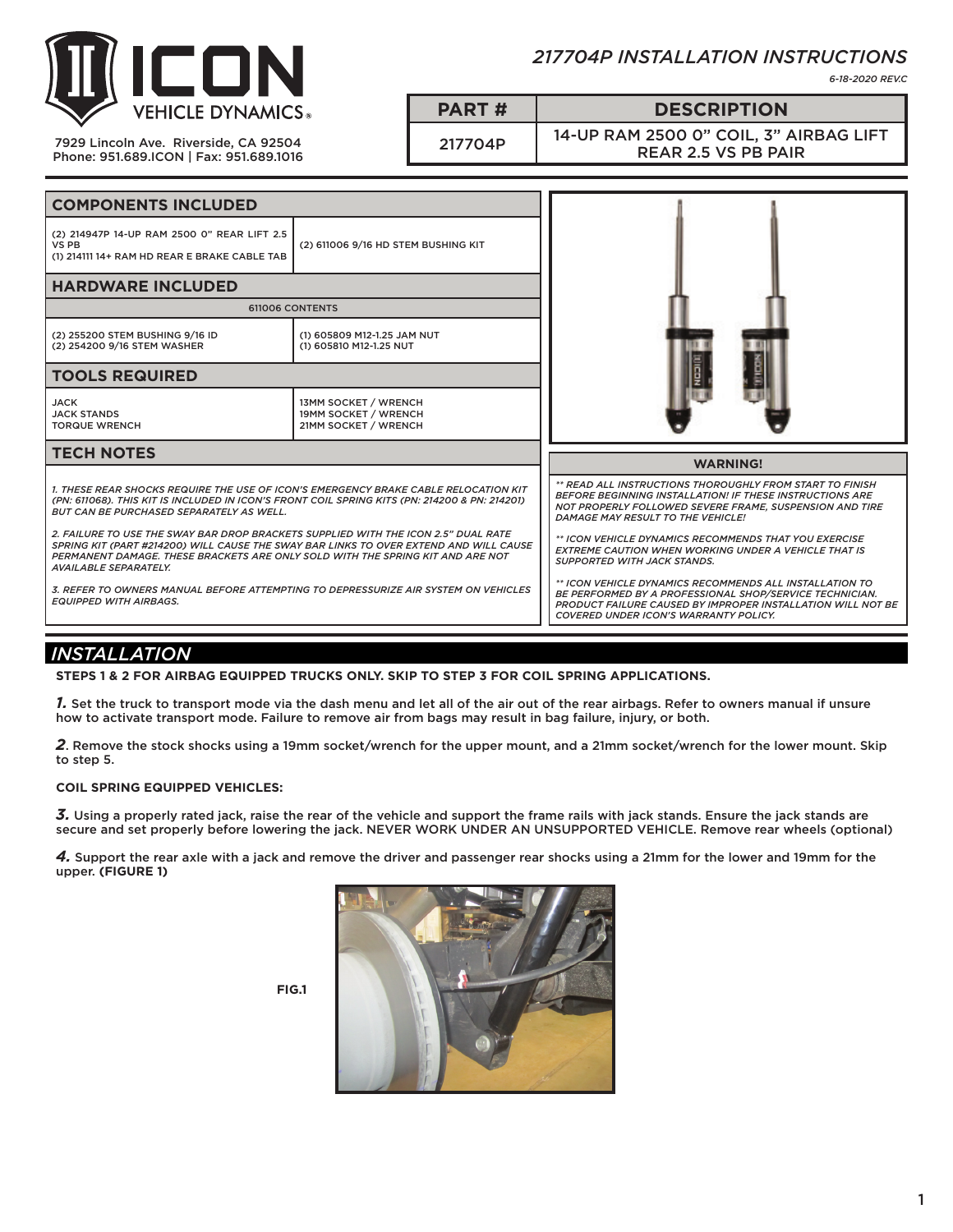#### **AIR RIDE EQUIPPED VEHICLES ONLY:**

*5***.** Using a propely rated jack, lift the rear of the vehicle from the hitch far enough to install new ICON shocks. DO NOT LIFT THE TRUCK HIGHER THAN THE LENGTH OF THE SHOCKS. The large spacer pushes the shock away from the the link arm.

#### **AIR RIDE AND COIL SPRING EQUIPPED VEHICLES:**

*6.* Install the shock using the 254200 stem washer on the stem, followed by a 255200 bushing and then inserting the shock stem into the factory mount. Install the supplied 255200 9/16 bushing and then a 254200 washer on top of the bushing followed by the taller M12 nut. Install the nut only a few turns so the upper assembly is loose. **(FIGURE 2)**



*7.* With the upper assembly loose, line up the lower shock mount to install the factory lower shock bolt with a 21mm socket/wrench [Torque to factory spec]. The wide spacer pushes the shock toward the tire, away from the link. **(FIGURE 3)**



*8.* Fasten the supplied (605810) large nut until 4 threads are showing and then install the supplied (605809) thin jam nut to lock it against the tall nut. [Torque the jam nut to 50ft-lbs]

*9.* Remove the factory cable routing bracket on the rear passenger upper link. Bracket will not be reused. Use the supplied (214111) bracket and the factory bolt to route the cable to the link arm as shown. The factory mount is threaded already. The bracket will keep the reservoir from binding up the e-brake cable. Slack will have to be pulled from the driver side near the gas tank. **(FIGURE 4)**

**NOTE:** Failure to install bracket will cause damage to the shock and e-brake cable or both.

**FIG.4**



*10.* If wheels were removed on coil spring application, reinstall now and lower vehicle to the ground. [Torque to factory spec] **AIR RIDE EQUIPPED VEHICLES ONLY:**

*11.* Start the vehicle and let the airbags fill. Once the compressor stops running, turn off the vehicle.

*RETORQUE ALL NUTS, BOLTS AND LUGS AFTER 100 MILES AND PERIODICALLY THEREAFTER. VERIFY ALL FASTENERS ARE PROPERLY TORQUED BEFORE DRIVING VEHICLE.*